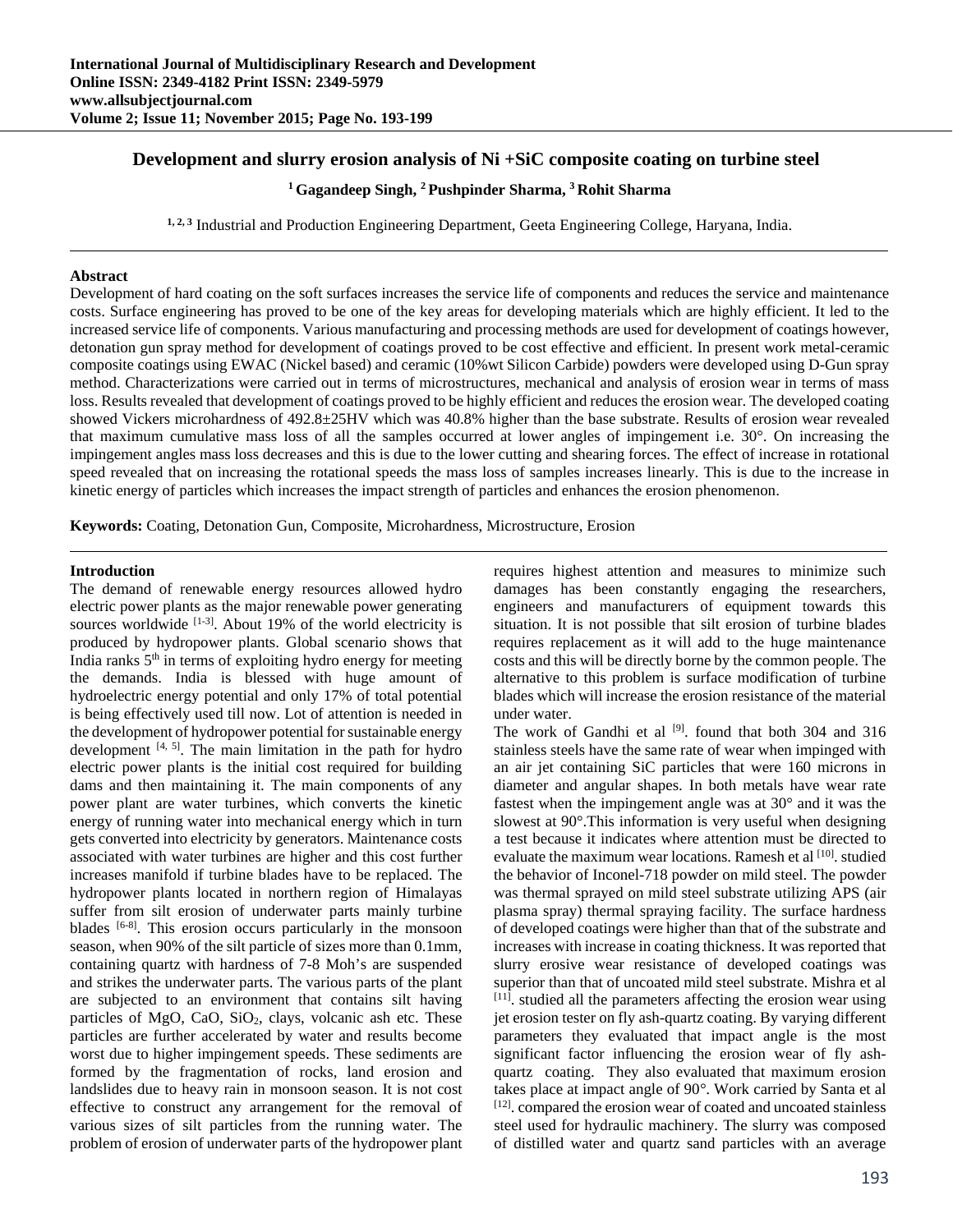diameter between 212 and 300 µm and the solids content was 10 wt% in all the tests. . It has been observed that the coated surfaces showed higher erosion resistance than the uncoated stainless steels. Authors [13-15] reported that detonation gun spray coatings proved to highly efficient and is cost effective.

## **2. Materials and method**

This section provides details on the materials selected for the present research work on D-Gun sprayed coatings and various details of the experimental work involved in the work.

# **2.1 Materials**

Nickel based composites are extensively used in many anti wear, anti corrosion and hard facing thermal resistant components [16-18] for many industrial purposes. In present work nickel based powder (EWAC EN 1004) is used as matrix material which is reinforced with 10% SiC ceramic powder. Table 1 shows the elemental percentage composition of nickel based powder and Fig 1 (a-b) shows the scanning electron microscope (SEM) images of powder particles.



**Fig. 1:** Typical SEM images showing morphology of (a) EWAC powder and (b) SiC powder particles

Steel based materials are widely used in pumps, turbines and pipelines for various industrial applications. These parts are used to carry various solids, liquid and gaseous material and this can cause erosion wear. Erosion wear is also a serious problem for turbine blades which encounters silt particles impinging at higher velocities. In present work turbine steel also known as 13Cr-4Ni steel is used as base material. This material is currently being used for fabrication of turbine blades, pumps for different applications and under water parts in hydroelectric projects because its nickel content, associated with low carbon ensures better erosion resistance, weldability, ductility, impact resistance and fatigue resistance properties. The chemical composition of substrate material was determined by using spectrometer and is shown in Table 1.

**Table 1:** Percentage elemental composition of EWAC powder

| <b>Element</b>                                       | .<br>ິ            |                                 | $\sim$<br>D.     | $\blacksquare$<br>1 V 1 |
|------------------------------------------------------|-------------------|---------------------------------|------------------|-------------------------|
| <b>TTT</b><br>$\frac{9}{6}$<br>Weioh<br>$\alpha$ gut | --<br>$\Delta$ -0 | $\overline{\phantom{a}}$<br>∪.∠ | $-5.0$<br>$\sim$ | Bal.                    |

# **2.2 Development of coating**

The detonation gun (D-gun) process was the first type of HVOF process used in which kinetic energy of particles is more important than temperature. These processes use high-impact energy through accelerating the coating particles with carrier gases which acts as fuels, to produce dense coatings at relatively low temperatures. The fuel gases can be hydrogen, oxygen,

methane, propane, liquid fuels such as kerosene and mixture of these gases can be used. The coatings developed by this process further depends upon many factors such as stand-off distance, pressure of carrier gases, types of coating powder and material to be coated i.e. substrate. The schematic arrangement for development of coating is shown in Fig 2.



**Fig 2:** Schematic representation of D-Gun spray coating technique [19]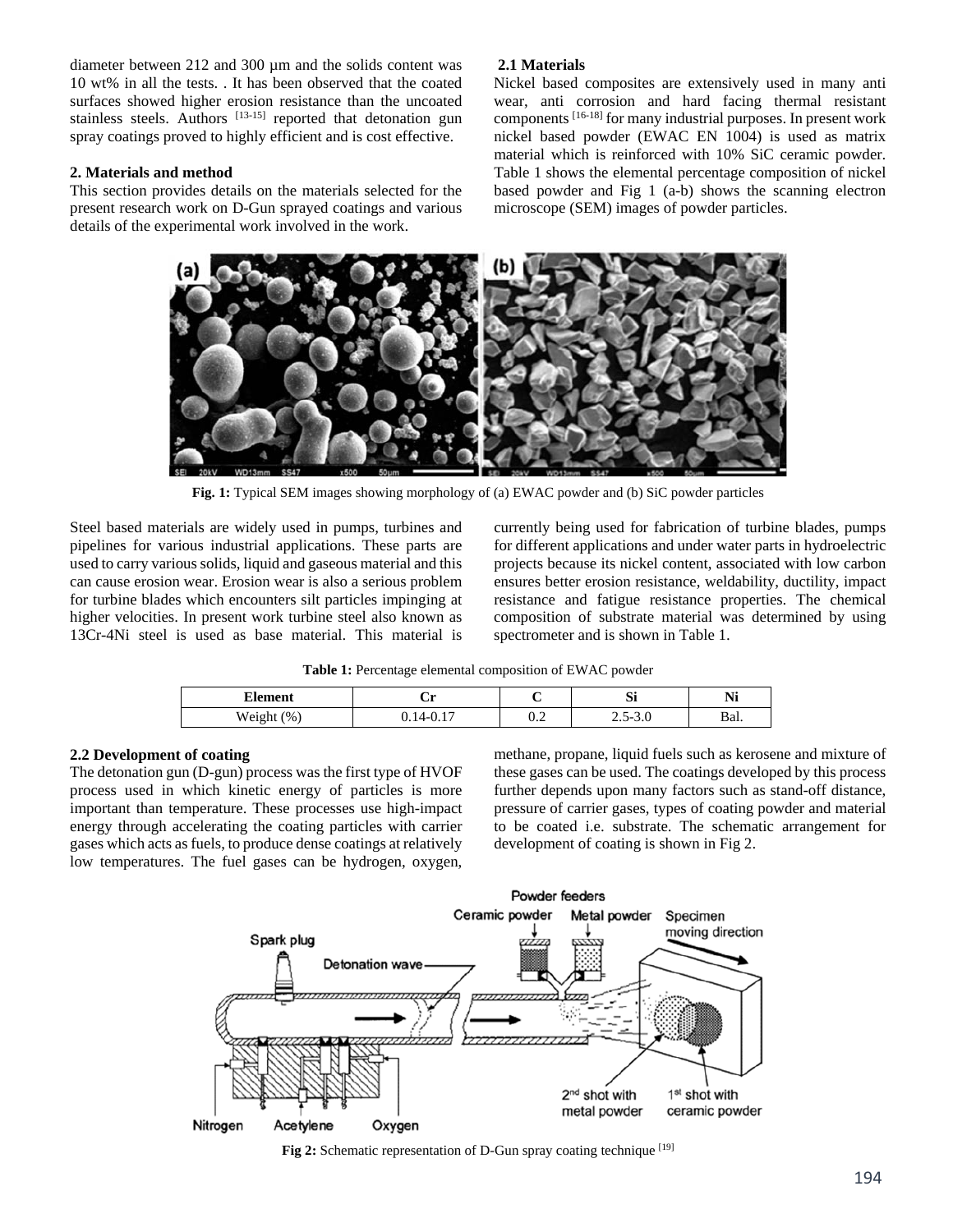## **2.3 Characterization of developed coating**

The developed nickel based composite coatings were characterized by relevant available techniques using Scanning Electron Microscopy (SEM), Energy Dispersive Spectroscopy (EDS), Vickers micro hardness and erosion wear analysis. The parameters used for studying the slurry erosion behavior are presented in Table 2.

|  |  | <b>Table 2:</b> Experimental tests parameters for studying erosion wear |  |  |
|--|--|-------------------------------------------------------------------------|--|--|
|  |  |                                                                         |  |  |

| <b>Dimensions of Specimen</b> | 40 mm $\times$ 40 mm $\times$ 5 mm            |
|-------------------------------|-----------------------------------------------|
| <b>Flow Rate</b>              | Fixed 3.0 lit/sec                             |
| <b>Impinging Angle</b>        | $30^{\circ}$ ,60 $^{\circ}$ and 90 $^{\circ}$ |
| <b>Slurry Concentration</b>   | 10% and 20%                                   |
| <b>Rotational Speed</b>       | 1000, 2000, 3000 RPM                          |
| Silica sand particle size     | $\overline{100}$ microns fixed                |
| Time                          | Fixed 2 hours for each sample                 |
| Nozzle Diameter               | $8 \text{ mm}$                                |
| <b>Stand Off Distance</b>     | 45 mm                                         |

#### **3. Results and discussion**

The following sections provides the detailed results of various characterizations carried on the EWAC+10% SiC composite

coating developed by D-Gun spray method. The detailed results are presented below in the terms of microstructural characterizations, followed by mechanical and lastly for the erosion wear behavior.

#### **3.1 Microstructure study**

The performances of any developed composite coatings depend upon the microstructures and dispersion of reinforcements in the matrix, which relates to the property-structure relations. The developed coatings of metal-ceramic powders on turbine steel are visually inspected and it was observed that coatings of less thickness with dense layers were formed on the surface. No sign of cracks and porosity was observed by naked eyes. Color of coating was similar to the base steel material and this may be due to the presence of nickel. Coated samples were placed under Carl Zeiss optical microscope and were observed at 50X magnification. It was observed that some porosity was presence in the top surface of coatings. The optical micrograph of developed coating is shown in Fig 3 (a). The developed microstructure of EWAC+10%SiC is shown in Fig 3 (b-c), which shows typical D-Gun sprayed coating of average thickness of 280µm.



**Fig 3:** (a) Optical micrograph of EWAC+10% SiC coating, (b) SEM image of D-Gun sprayed coating and (c) Distribution of SiC reinforcement in nickel based matrix coating

The enlarged view of microstructure shows the distributions of SiC particles in nickel matrix. Microstructure reveals that due to difference in melting points of matrix and reinforcements, interfacial cracking and micro cracking is present. Insufficient bonding caused interfacial cracking, however, uniform distributions of reinforcement are observed.

Elemental analysis of developed coatings is carried out by using EDS analysis which is equipped with SEM. The results of elemental analysis of EWAC+10% SiC coatings developed by detonation gun are shown in Fig 4. Results revealed that nickel element is present in highest quantities at various locations of both the coatings. Presence of carbon and chromium can be seen in the analyses which are present in lower percentages. These elements are due to the EWAC powder composition.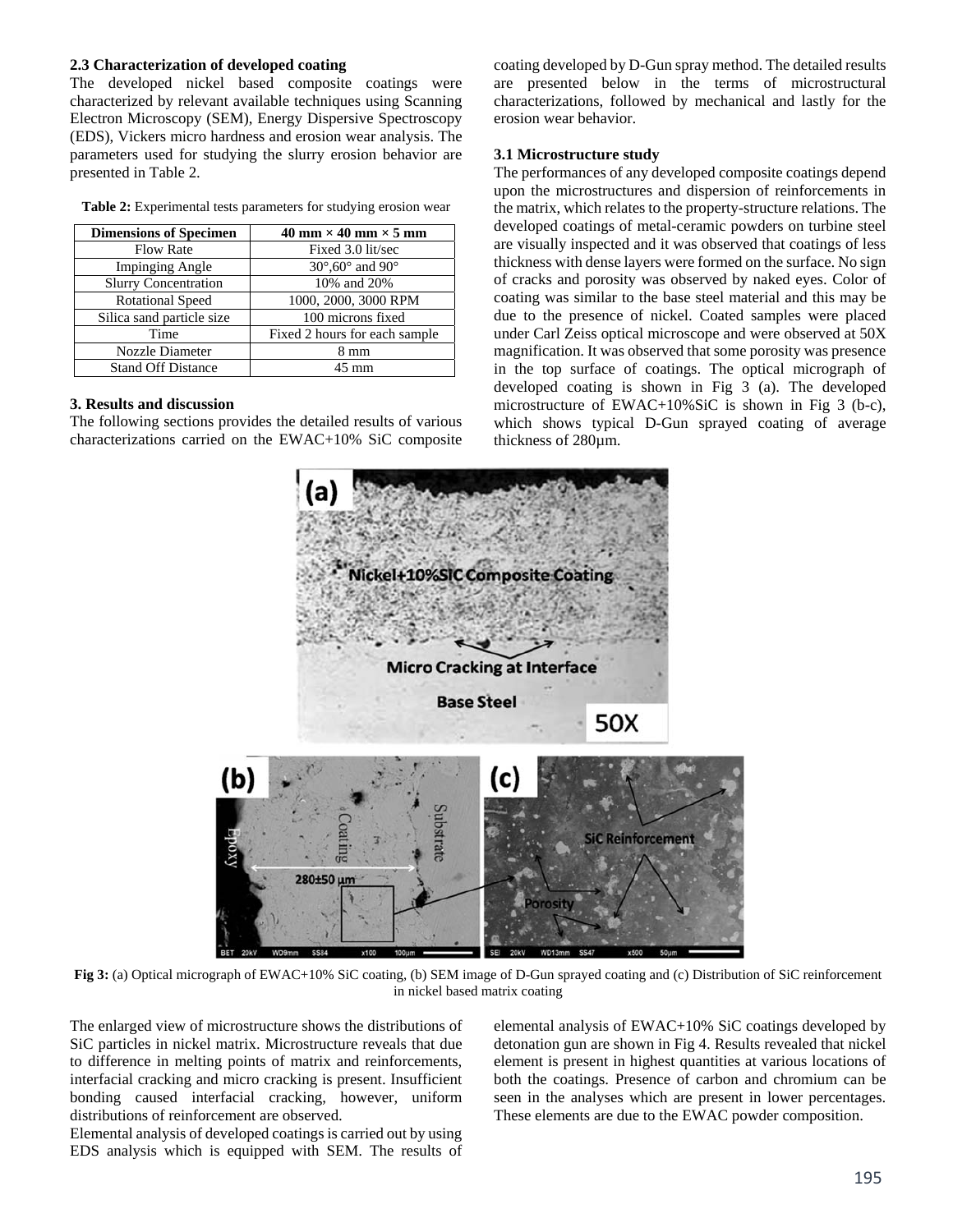

**Fig 4:** Results of EDS analysis carried out at various locations of EWAC+10% SiC

#### **3.2 Microhardness study**

The usefulness of developing coating on mild steel is evaluated by carrying out microhardness tests on the developed coatings. Microhardness contributes to the overall wear and erosion resistance of coatings. The result of Vickers microhardness of develop coatings were evaluated at load of 300 grams with dwell period of 25 seconds. Results revealed that base substrate exhibits Vickers microhardness of 350±18HV whereas developed coating showed 1.4 times higher microhardness i.e. 492.8±15HV. Thisincreasedmicrohardness will certainly affect the erosion wear of coating in comparison to base material.

#### **3.3 Erosion wear study**

Erosion wear is an important term related to machinery working under bulk material transportation or under silt conditions such as turbine blades. Experiments for erosion wear were carried out on the developed coatings and substrate material at varying levels of parameters. Cumulative mass loss (in milligrams) was recorded for all the samples and effect of various parameters on erosion wear was studied. The block representation of jet erosion tester is shown in Fig 5, which is used for erosion wear study.



**Fig 5:** Block diagram showing the jet erosion tester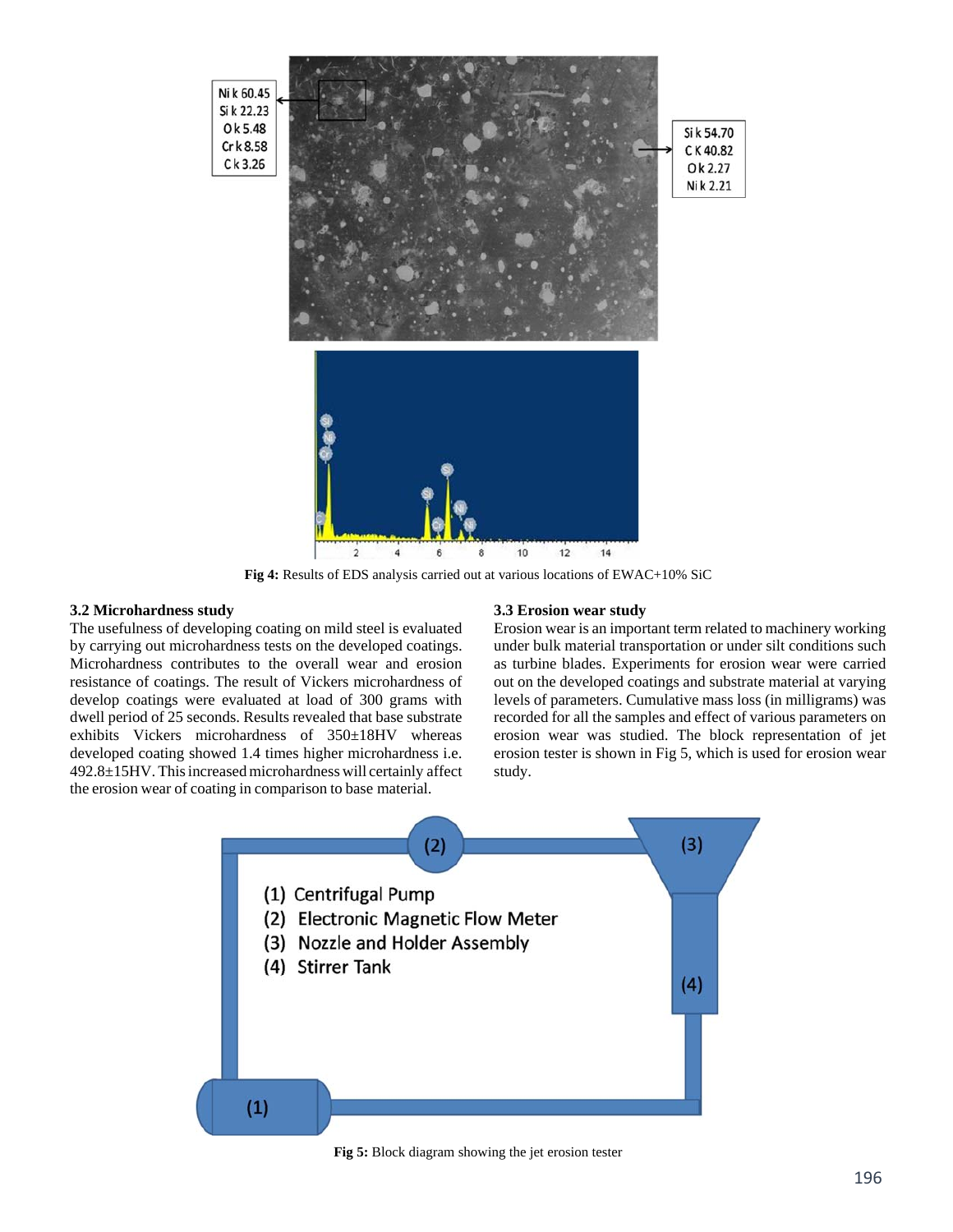To study the effect of rotational speeds of pump on erosion wear at varying impingement angles, samples of substrate and developed coatings were placed in the holder. After placing of sample, angle is set and at particular RPM with slurry concentration (10% and 20% of silica sand mixed in water),

flow rate and varying erodent size, tests were performed. Further, as per requirements the parameters were changed and results are reported in Table 3 and Table 4. Results are represented in the Fig 6-7.

**Table 3:** Effect of various parameters on erosion wear of substrate material

|          |                                   |                         | Erosion Wear (Cumulative mass loss in mg) |      |  |
|----------|-----------------------------------|-------------------------|-------------------------------------------|------|--|
| Exp. No. | <b>Impingement Angle (Degree)</b> | <b>Rotational Speed</b> | <b>Slurry Concentration (Silica sand)</b> |      |  |
|          |                                   |                         | 10%                                       | 20%  |  |
|          | 30                                | 1000                    | 35.8                                      | 51.6 |  |
| ◠        | 45                                | 1000                    | 32.4                                      | 45.5 |  |
|          | 60                                | 1000                    | 28.6                                      | 32.2 |  |
|          | 30                                | 2000                    | 42.6                                      | 58.9 |  |
|          | 45                                | 2000                    | 36.4                                      | 46.8 |  |
| 6        | 60                                | 2000                    | 32.2                                      | 38.6 |  |
|          | 30                                | 3000                    | 51.8                                      | 72.6 |  |
| 8        | 45                                | 3000                    | 47.8                                      | 66.8 |  |
|          | 60                                | 3000                    | 37.3                                      | 52.9 |  |

**Table 4:** Effect of various parameters on erosion wear of EWAC+10% SiC coating

|          |                                   |                         | Erosion Wear (Cumulative mass loss in mg) |      |  |
|----------|-----------------------------------|-------------------------|-------------------------------------------|------|--|
| Exp. No. | <b>Impingement Angle (Degree)</b> | <b>Rotational Speed</b> | <b>Slurry Concentration (Silica sand)</b> |      |  |
|          |                                   |                         | 10%                                       | 20%  |  |
|          | 30                                | 1000                    | 22.2                                      | 32.7 |  |
|          | 45                                | 1000                    | 18.7                                      | 26.3 |  |
|          | 60                                | 1000                    | 16.5                                      | 19.8 |  |
|          | 30                                | 2000                    | 37.8                                      | 45.8 |  |
|          | 45                                | 2000                    | 33.5                                      | 38.2 |  |
| 6        | 60                                | 2000                    | 27.6                                      | 29.6 |  |
|          | 30                                | 3000                    | 42.2                                      | 54.9 |  |
| 8        | 45                                | 3000                    | 39.8                                      | 48.3 |  |
|          | 60                                | 3000                    | 29.8                                      | 41.5 |  |



**Fig 6:** Erosion wear results of substrate material at varying parameters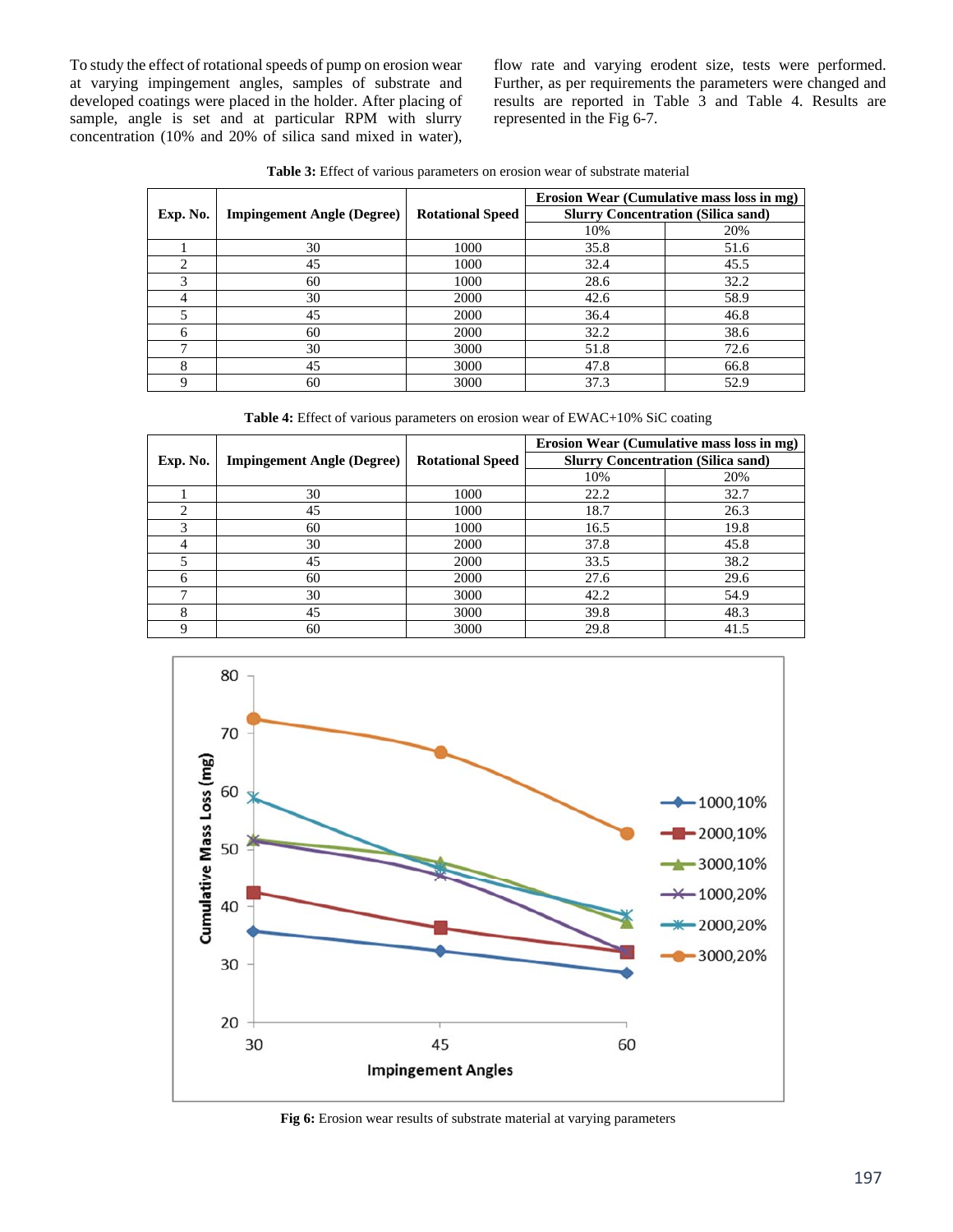

**Fig 7:** Erosion wear results of EWAC+10% SiC at varying parameters

Results revealed that maximum loss of material occurs for uncoated steel and at lower angles of impingement. As angles are increased, lower erosion wear occurs and this can be attributed due to the lower shearing force components at higher angles. It can be clearly seen that erosion wear of material decreases with increase in microhardness of materials. Lowest wear (16.6 mg) was reported for EWAC+10% SiC coating at 60° impingement angle, due to higher Vickers microhardness; whereas erosion wear was highest for substrate material (28.6 mg) at 1000 RPM and 10% concentration. Results again show that with further increase in rotational speed the mass loss increases significantly. This increase in mass loss is due to the increased momentum of particles striking the surface. Also the trend for impingement angles, the trend remains same i.e. decreasing mass loss with increase in angles. Coating of 10% SiC reinforced EWAC shows 22.2 mg of mass loss at 30°, which further reduces to 16.5 mg at 60° impingement angle. In comparison to substrate at an angle of 30°, 10% SiC reinforced composite shows 37.15% lower erosion wear at 10% slurry concentration.

The results revealed significant increase in erosion wear on increasing the slurry concentration and this is due to increased number of impacts per second per cm<sup>2</sup>. This increase in impact increases the stress raisers which contribute to the overall mass loss. The wear of substrate was significantly affected due to lower microhardness, which leads to the higher removal of material with increased impacts.

# **4. Conclusions**

The present work is based on the development of detonation gun sprayed coating of EWAC+ 10% SiC powders (metalceramic composite) on 13Cr4Ni steel. D-Gun sprayed developed coatings were characterized by analyzing the microstructures and elemental distributions. Microhardness was found out to justify the developmental purpose of coatings and further coatings were analyzed by carrying out erosion wear tests at various parameters. Following conclusions can be summarized from the work:

- In case of EWAC+SiC coatings, the microstructure revealed uniform distribution of ceramic reinforcement in the nickel based matrix.
- Results of Vickers microhardness tests revealed that average microhardness of substrate was 350 HV whereas coating of 10% SiC reinforced shows average microhardness of 492.8 HV, which was 1.4 times higher than the substrate material
- Results of erosion wear revealed that maximum cumulative mass loss of all the samples occurred at lower angles of impingement i.e. 30°. On increasing the impingement angles mass loss decreases and this is due to the lower cutting and shearing forces.
- The effect of increase in rotational speed revealed that on increasing the rotational speeds the mass loss of samples increases linearly. This is due to the increase in kinetic energy of particles which increases the impact strength of particles and enhances the erosion phenomenon.
- The results of slurry concentration revealed that on increasing the slurry concentration from 10% to 20%, a significant increase in mass loss of samples was observed.
- D-Gun spray composite coating was effective in erosion wear resistance.

## **References**

- 1. Ardizzon G, Cavazzini G, Pavesi G. A new generation of small hydro and pumped-hydro power plants: Advances and future challenges. Renewable and Sustainable Energy Reviews 2014; 31:746-761.
- 2. Khan R. Small Hydro Power in India: Is it a sustainable business? Applied Energy 2015; 152:207-216.
- 3. Mishra MK, Khare N, Agrawal AB. Small hydro power in India: Current status and future perspectives. Renewable and Sustainable Energy Reviews 2015; 51:101-115.
- 4. Martins DEC, Seiffert MEB, Dziedzic M. The importance of clean development mechanism for small hydro power plants. Renewable Energy 2013; 60:643-647.
- 5. Nasir BA. Design Considerations of Micro-hydro-electric Power Plant. Energy Procedia 2014; 50:19-29.